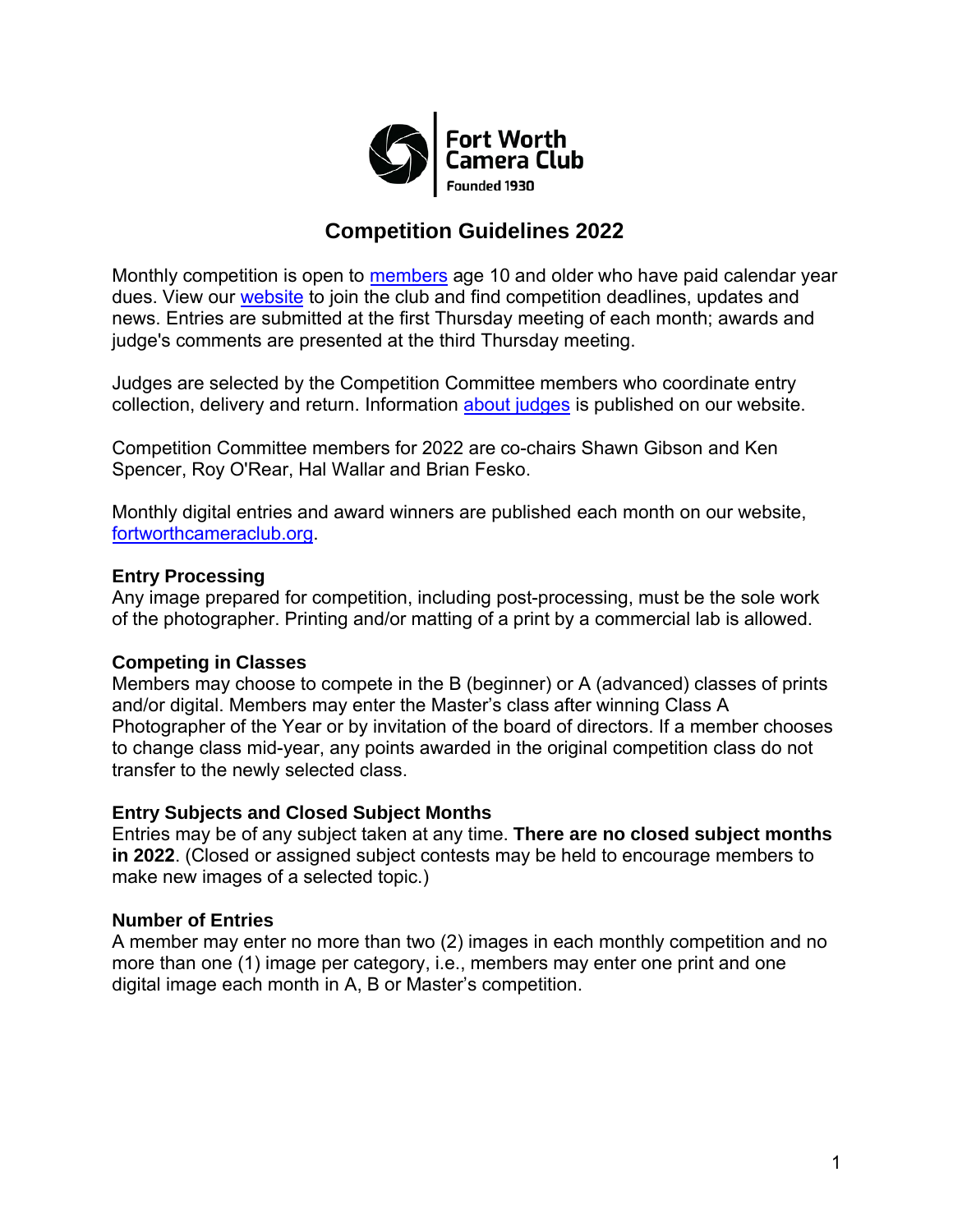### **Identification**

All entries must be identified by the entrant's assigned membership number. The photographer's name must not appear on any material submitted, print or digital. View guidelines below for each category.

### **Titles**

All submitted work should bear a title unlike any other by the same photographer. A title such as "Untitled" should also include a sequential number, i.e. "Untitled-4."

### **Judging**

Judging critiques and awards will be on the third Thursday meeting of each month, or as otherwise announced. Judges are encouraged to attend and share constructive comments. Judge's comments and scores will be published on our website on the password-protected Competition page.

### **Image Re-Entry**

Members can re-enter any image up to two (2) times for monthly competition (for a total of three (3) entries) or until it places 1st, 2nd, or 3rd place. The entrant may make adjustments based on judge's comments for re-entry. Once the image places or has been entered three (3) times it cannot be entered again in monthly competition. Once an image has won 1st, 2nd, or 3rd place, the winning photographer may not enter subsequent photographs of the same subject, even in another category, unless they differ significantly in perspective, lighting or composition. All entries are reviewed by the Competition Committee.

#### **Awards**

Ribbons will be awarded for 1st, 2nd, 3rd and Honorable Mention places in each class. When there is a limited number of entries, ribbons will be:

- 7 or more entries: all 4 ribbons
- 5 or 6 entries: top 3 ribbons
- 3 or 4 entries: top 2 ribbons
- 1 or 2 entries: 1st place ribbon

In a contest with an unusually high number of entries, one additional Honorable Mention will be added for each increment of 10 entries above 20.

The judge will award a "Best in Show" each month from all submitted images, print and digital.

### **Award Points**

A cumulative point system is maintained by the Competition Committee. Each entry will be assigned a numerical score from 6 to 15 points. The effort of submitting merits a score of no less than six (6).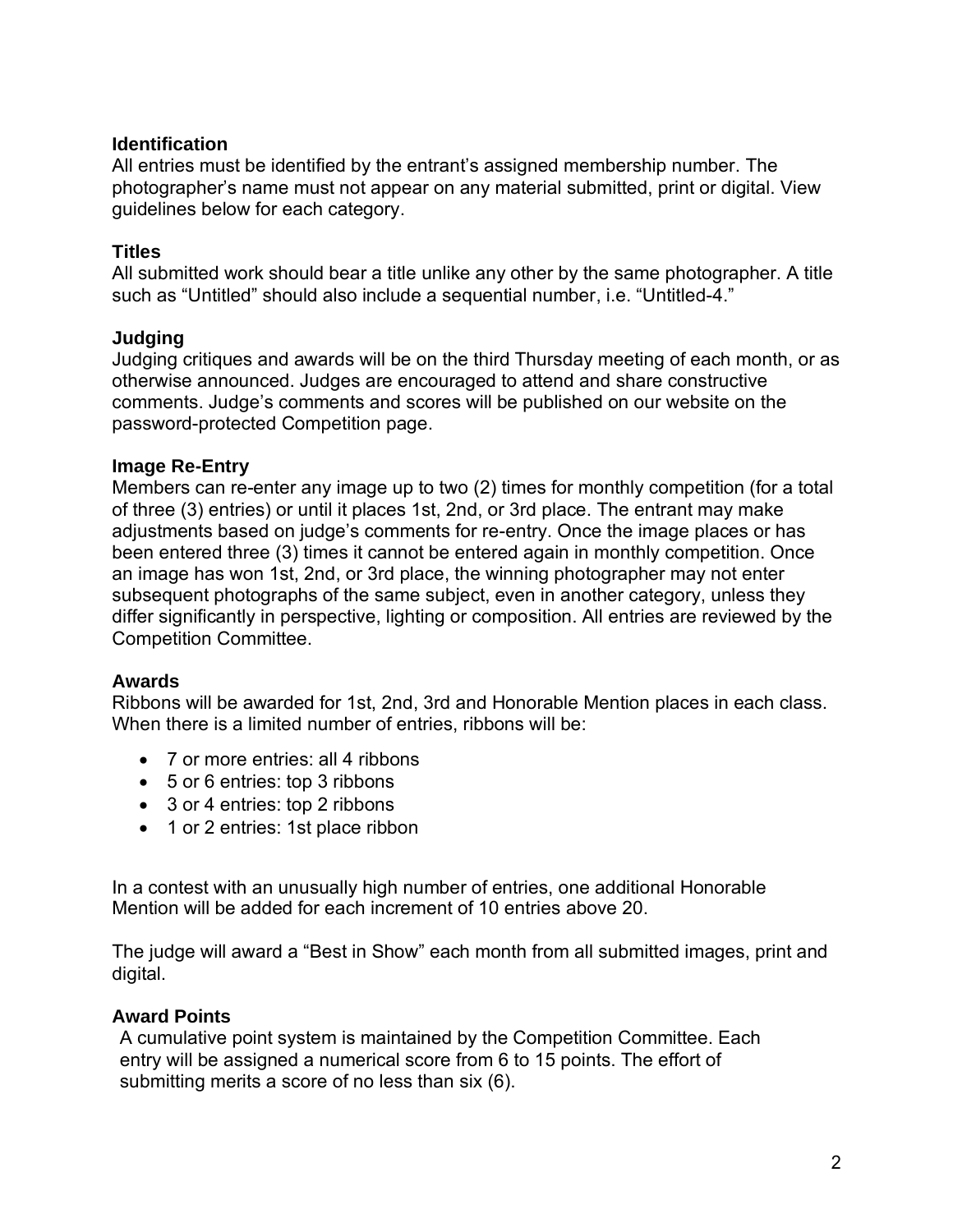- A "fair" entry should receive a score of 7-9 points.
- A "good" entry should receive a score of 10-12 points.
- An "excellent" entry should receive 13-15 points.

In addition to scoring the entries, the judge will assign 1st, 2nd, or 3rd and Honorable Mention awards.

### **Annual Awards**

At year's end, the club member accumulating the largest number of award points from top 10 scores in each class will be Photographer of the Year in that class and will be awarded a plaque. Images that place 2nd, 3rd and Honorable Mention Photographers of the Year will be awarded rosettes. In the event of a tie, the number of original entries submitted during the year will determine the winner. For the purpose of tie-breaking, an original entry is one that has not been previously entered in this contest year. If a further tie breaker is needed, the member with the greatest number of first places in the class will be declared the winner, and, if needed, second places and so on.

#### **Year-End Contest**

Entries winning 1st, 2nd, or 3rd place in monthly contests are eligible for the yearend contest. Prints may not be re-printed for the year-end contest unless the print has been damaged. The new print must be identical to the print it is replacing. Awards will be given for the top four (4) places in each class. The 1st place in each class will be declared the Photograph of the Year in that class and awarded a plaque; 2nd, 3rd and Honorable Mentions will be awarded rosettes.

#### **Progression**

Class B Photographers of the Year will be required to move to Class A. Class A Photographers of the Year may, at their discretion, move to the Master's class. Anyone winning Class A Photographer of the Year twice will be required to move to the Master's class. Progression will be within both the print and digital classes. A member promoted to Class A prints, for instance, must also compete in Class A digital.

#### **Rules and Procedures for Digital Entries**

Color and monochrome digital images will be judged together. **Metadata will be removed by the Digital Competition Chair prior to forwarding the images to the judge.**

FYI, Identifying information may be found in File > File Info or Export As options in Lightroom and Photoshop. It may also be embedded in camera formatting. The photographer's name and details about the image may also be titled IXTP, EXIF or similar.

#### • **Number**

Members may enter one (1) digital file each month.

• **Size** The maximum resolution allowed for digital entries is 1920 pixels wide and 1280 pixels high. Images submitted that are smaller will not be disqualified, but will be at a disadvantage when projected during judging.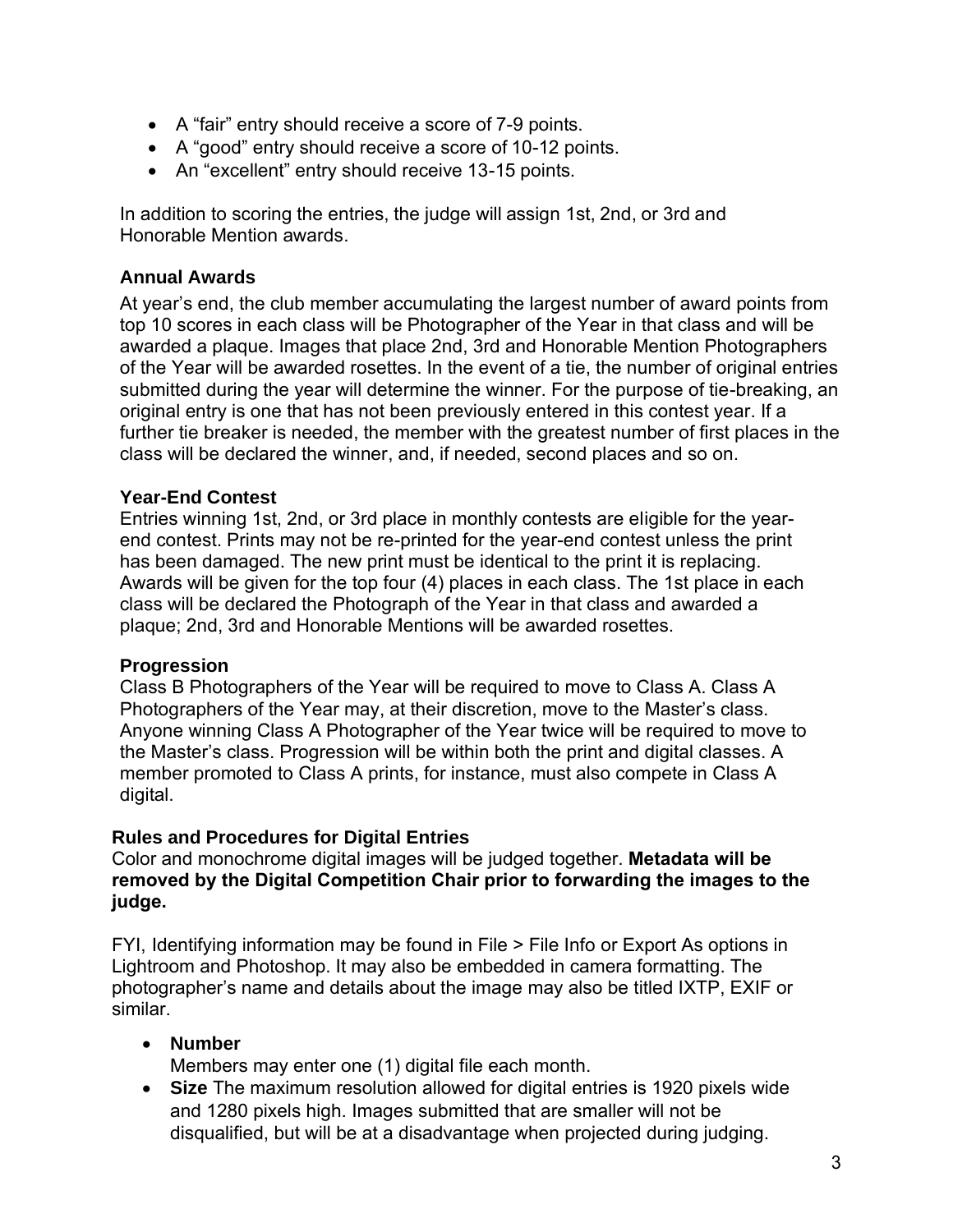# • **Format**

Files and file name extension must be jpg or JPEG.

# • **Color Space**

For accurate color display, sRGB is recommended.

# • **File Naming**

Class, Member Number and Title should be separated by underscores, **NOT a dash or hyphen**. Title names may contain spaces, but not an underscore. Do not use unsupported special characters such as ' \ / : ; \* ? < > | in title names. GOOD examples:

M\_1233\_Tinkering Around.jpg

B 1459 Colorado River.jpg

A\_1229\_Plane In Flight.jpg

B 1234 River Walk.jpg

BAD examples:

m-1233\_Tinkering\_Around.jpeg 233\_m-TinkeringAround123.jpg

233-A-fall sunrise.jpg (It's not clear if the entry is for class A or the name of the photograph is "A Fall Sunrise.")

# **Submitting Digital Images**

Submit digital images, with personal identification removed, by email as a jpg attachment to [submit.digital@gmail.com](mailto:submit.digital@gmail.com) by midnight on the day of the first Thursday meeting of each month. **Please include FWCC Digital Submission in the subject line. You will receive a confirmation reply when your files are received and checked in.** Identify it this way: Class\_Member Number\_Title

• Example: B 1234 Tinkering Around.jpg

# **Submitting Print Entries**

Print entries should be brought to the first Thursday meeting of each month.

Print entrants also must submit a jpg image (maximum size 1920x1280 pixels) of their print for Zoom showing at the third Thursday awards discussion. Submit the digital image by midnight on the first Thursday meeting date. **Entrants will receive a confirmation reply when files are received and checked in.**

Submit this image to submit.printfile@gmail.com **with a subject line of FWCC Print Submission** and identify it this way: Class\_Print\_Member Number\_Title

• Example: BP\_1234\_Tinkering Around.jpg